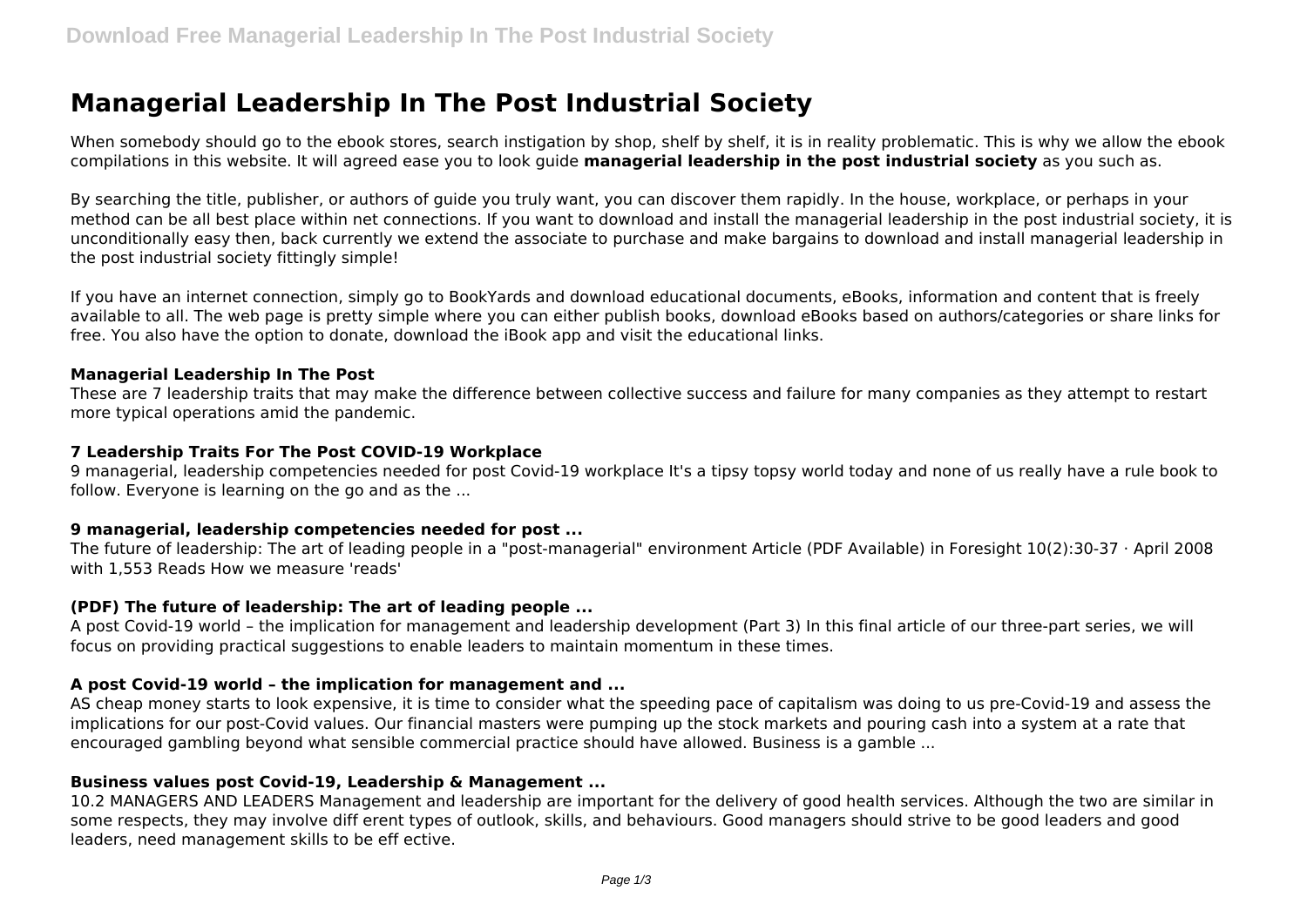## **Chapter 10 LEADERSHIP AND MANAGEMENT**

Canada Post is the country's postal service and leading parcel delivery company. In 2018, it delivered 8 billion pieces of mail, parcels and messages to 16.4 million addresses. With its subsidiaries Purolator Inc., SCI Group Inc. and Innovapost Inc., Canada Post is a leader in providing innovative ecommerce, marketing and logistics solutions.

# **Senior management biographies | Our company | Canada Post**

Management Authority – Board of Management/ETB; Minister - refers to the Minister for Education and Skills; Post - refers to a teaching post, whether full time or part time, which is funded out of monies provided by the Oireachtas; Personal basis allowance – an allowance for a leadership and management post

## **Leadership and Management in Primary Schools**

COUNCIL POST. Expertise from Forbes ... In the academic paper "A Comparison between the Styles of Transformational Leaders and Authentic Leaders in Crisis Management," the authors ...

## **Council Post: Management In Crisis: The Best Leadership ...**

Management skills are used to plan, build, and direct organizational systems to accomplish missions and goals, while leadership skills are used to focus on a potential change by establishing ...

## **(PDF) The Differences Between Management And Leadership**

Designed for non-management majors, the management and leadership minor provides you with a range of skills to improve your organizational development, team leadership and managerial decision making. Your required management courses include principles of management, foundations of leadership and working in teams, and you will choose any two of the following electives for a total of 15 credit ...

# **Management and Leadership Minor | Post University**

Post Graduate Diploma in Education Leadership course is designed to instil the leadership and managerial skills in educational leaders to facilitate positive change and transformation in varied learning environment and space.

#### **Post Graduate Diploma in Education Leadership**

GRADUALLY, apprehensively, entire nations are emerging from the bunkers after bending the novel coronavirus infection curve. Millions of people are once again heading back to offices after months of enforced isolation at home, many of them wearing masks and armed with hand sanitiser. Signs and even robots reminding people to distance themselves from others are everywhere.

# **The six biggest post-lockdown challenges for organisations ...**

HR leadership: five trends for the post-pandemic workplace. ... By investing in, and realigning technology, processes, structures and workforce management policies they will create sustainable new ways of working which may become the norm. 2. Empathy, authenticity, and transparency.

# **HR leadership: five trends for the post-pandemic workplace ...**

A leader of a surgical team could encourage the group to choose the location of their next training retreat by vote – or just the location of an afterhours hangout. 5) Pacesetting Management Style. Pacesetting leaders use their experience in a certain market/niche to get the most they can from highly-motivated workers. Definition